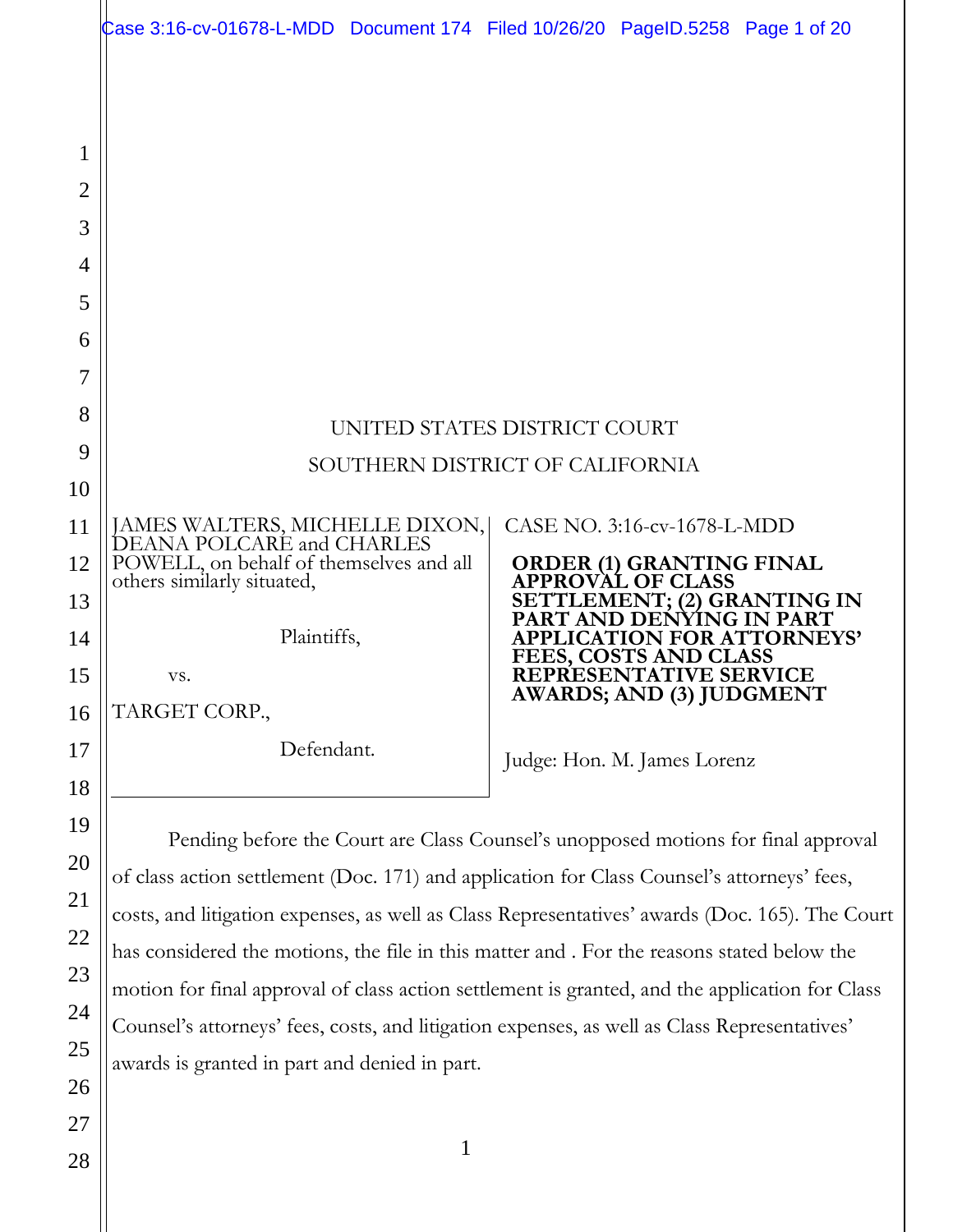#### **I. PROCEDURAL BACKGROUND**

This case is a putative class action focused on Defendant Target Corp.'s ("Target") alleged breach of the Target Debit Card ("TDC") Agreement and allegedly deceptive marketing of the TDC which resulted in consumers being assessed Returned Payment Fees ("RPFs") by Target when their TDC transactions are returned unpaid by their bank. Plaintiffs, James Walters, Michelle Dixon, Deana Polcare and Charles Powell ("Plaintiffs"), allege that Target "omits and misrepresents the risks of using the TDC," resulting in cardholders suffering significant fee penalties when the checking account linked to their TDC has insufficient funds. (Doc. 170.) Plaintiffs further allege that the TDC card agreements fail to properly describe how the TDC operates on a slower Automated Clearinghouse Network, unlike other debit card networks, causing customers to incur fees for insufficient funds as the TDC does not transmit requests to consumers' banks for days after a purchase. (*Id*.)

A significant amount of pretrial activity followed in the California Action. Target moved to dismiss the California Action under Federal Rule of Civil Procedure 12(b)(6), on the basis that the Amended Complaint failed to state a cause of action (Doc. 8). This Court agreed in part and disagreed in part, and dismissed some of the causes of action. (Doc. 13). Target moved for reconsideration, seeking dismissal of further counts (Doc. 30), which this Court granted in part and denied in part (Doc. 32). Target answered and then amended its answer to the First Amended Complaint, asserting 14 affirmative defenses. (Doc. 59).

Thereafter, the Parties engaged in extensive fact and class discovery. Target produced nearly 5,000 pages of documents that Class Counsel reviewed. Target deposed Plaintiff Walters. Class Counsel took eight depositions of Target's corporate representatives and employees, and of the third parties involved in processing TDC transactions. The Parties also retained experts and exchanged expert reports.

1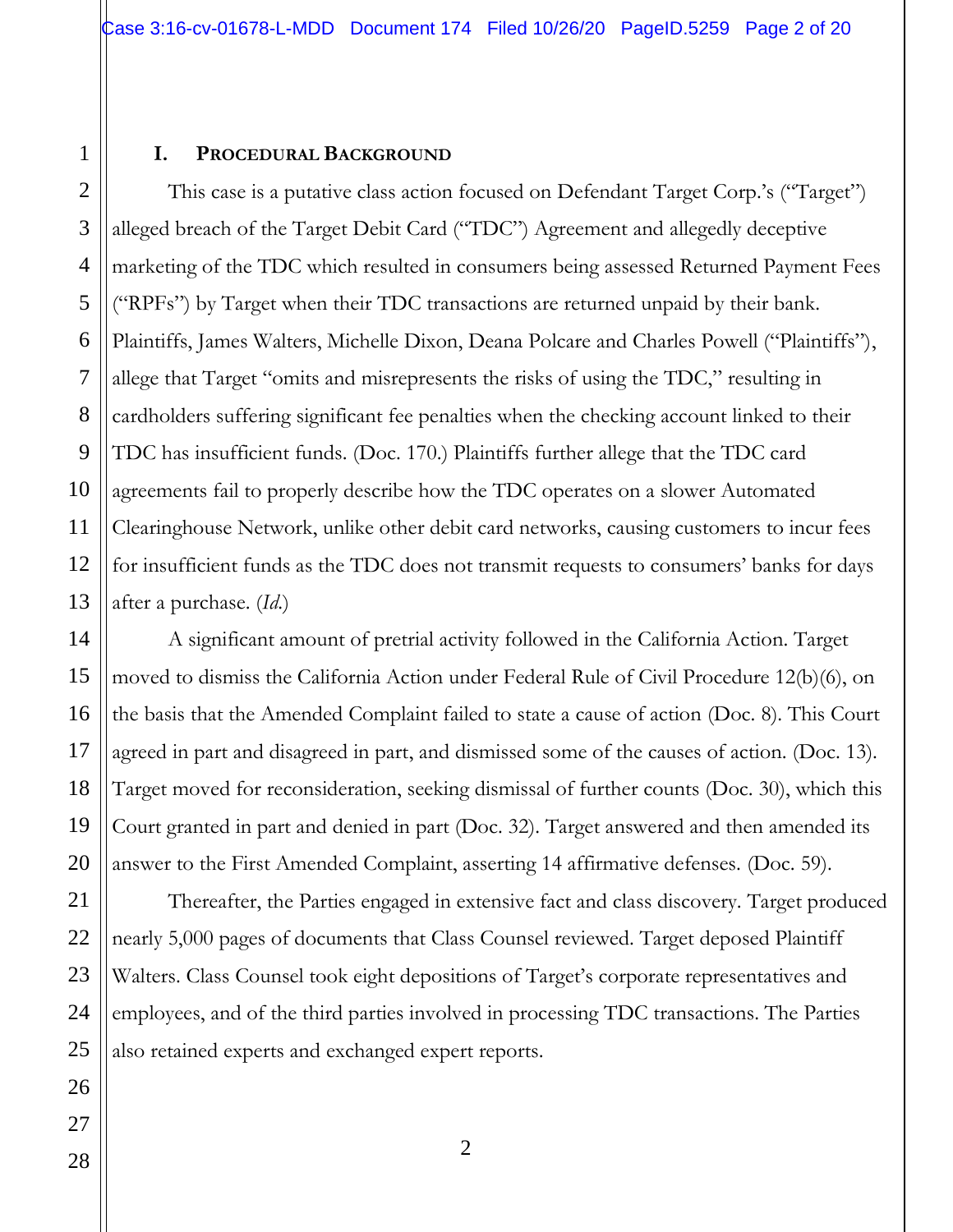1 After the close of fact discovery, Target filed a Motion for Summary Judgment, which Plaintiff Walters opposed and remained pending at the time the parties agreed to the Settlement. (Docs. 90). Plaintiff Walters filed a Motion for Class Certification, which Target opposed and also remained pending at the time of the Settlement. (Docs. 98, 130).

On September 12, 2018, Plaintiffs Dixon and Powell filed the Minnesota Action alleging wrongdoing by Target similar to that alleged in the California Action. (D. Minn. Case No. :18-cv-02660-PAM-DTS, Doc. 1). An Amended Complaint in the Minnesota Action on January 22, 2019, added Plaintiff Polcare and a count for violating New York General Business Law § 349. (D. Minn. Case No. :18-cv-02660-PAM-DTS, Doc. 19).

On March 14, 2019, the Parties mediated the Action in Los Angeles, California, with Robert J. Meyer, Esq. The case did not settle that day, but with Mr. Meyer's assistance, the Parties continued negotiations over the next several weeks, agreeing to the Settlement's material terms in April of 2019. On April 29, 2019, the Parties filed a Notice of Settlement advising the Court that the Parties had reached an agreement to settle the Action. (Doc. 148). The Parties also filed a Notice of Settlement in the Minnesota Action, resulting in an order staying that case pending the settlement approval process in this case. (Minnesota Action Docs. 30, 31). On June 14, 2019, the Parties signed the Agreement.

On June 19, 2019, Plaintiff Walters filed a Motion for Preliminary Approval of Class Settlement and Certification of Settlement Class. (Doc. 155). This Court granted Preliminary Approval on December 2, 2019, and thereafter amended its order on December 6, 2019 (Docs. 161, 162).

On February 14, 2020, pursuant to the Court's Amended Order Granting Preliminary Approval, Class Counsel filed its Application for Attorneys' Fees and Costs, and Service Awards. (Doc. 165). Pursuant to the Terms of the Settlement Agreement, Plaintiff Walters filed an Unopposed Motion for Leave to File Second Amended Complaint adding Plaintiffs Dixon, Polcare and Powell to this action, which the Court has granted. (Docs. 166, 169).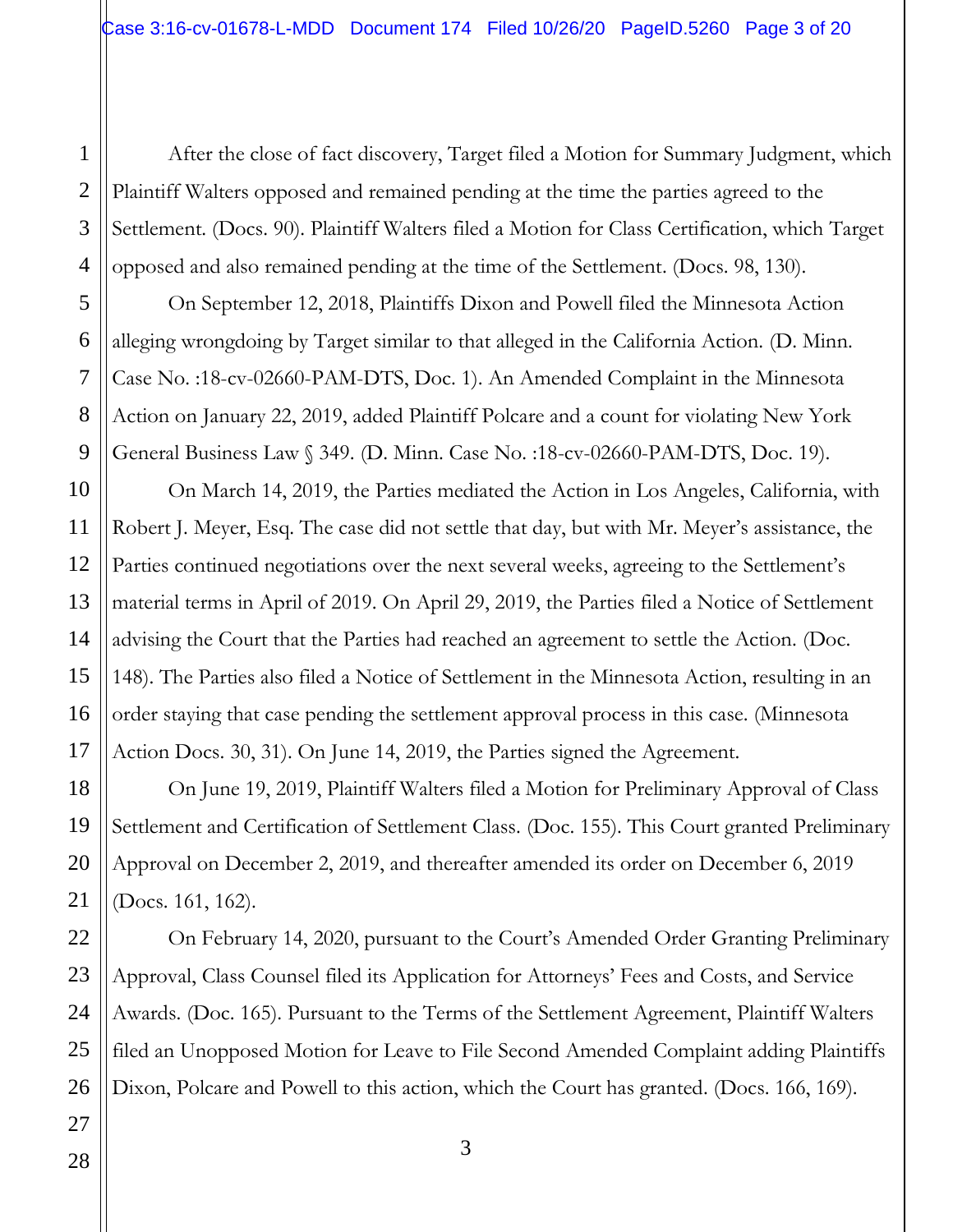Plaintiffs move unopposed for certification of a settlement class, final approval of the settlement, final approval of attorneys' fees and costs award, and final approval of incentive awards for named plaintiffs.

#### **II. SETTLEMENT AGREEMENT**

In exchange for the release of class members' claims, the settlement agreement ("Agreement" [Doc. 155-2]) provides four forms of consideration:

- 1. Target will provide monetary relief in the amount \$8,222,330.00 ("Settlement Value") consisting of a Cash Settlement Amount of \$5,000,000.00 and Debt Reduction Cash Amount of \$3,222,330.00. Agreement ¶2.2(b)(1)-(2). The \$8,222,330.00 is all for the direct benefit of the Settlement Class Members – there will be no reversion back to Target. *Id.* at  $[2.2(b)(7)$ . Class members who did not opt-out will receive their payment automatically.
	- 2. Target agrees not to implement or assess RPFs, or any equivalent fee, in connection with TDC transactions that are less than \$7.00, for a period of two years after the Effective Date. Agreement *Id*. at ¶2.2(a)(1).
	- 3. Beginning on or before the Effective Date, and for a minimum of two years, Target agrees that any RPFs charged will be the lesser of the RPF as disclosed by the TDC Agreement or the amount of the TDC transaction that was returned unpaid. *Id*. at ¶2.2(a)(2).
	- 4. The Parties have worked collaboratively to amend the TDC Agreement to provide additional information to TDC holders regarding how they may incur RPFs from Target and non-sufficient funds or overdraft fees from their banks or credit unions in connection with the use of the TDC. *Id*. at ¶2.2(a)(3).

If there is any residual in the Settlement Fund after the first distribution, the residue is to be distributed to the class by way of a secondary distribution, if economically feasible. Otherwise, the residue is to be distributed as a *cy pres* award to the National Endowment for

4

27 28

1

2

3

4

5

6

7

8

9

10

11

12

13

14

15

16

17

18

19

20

21

22

23

24

25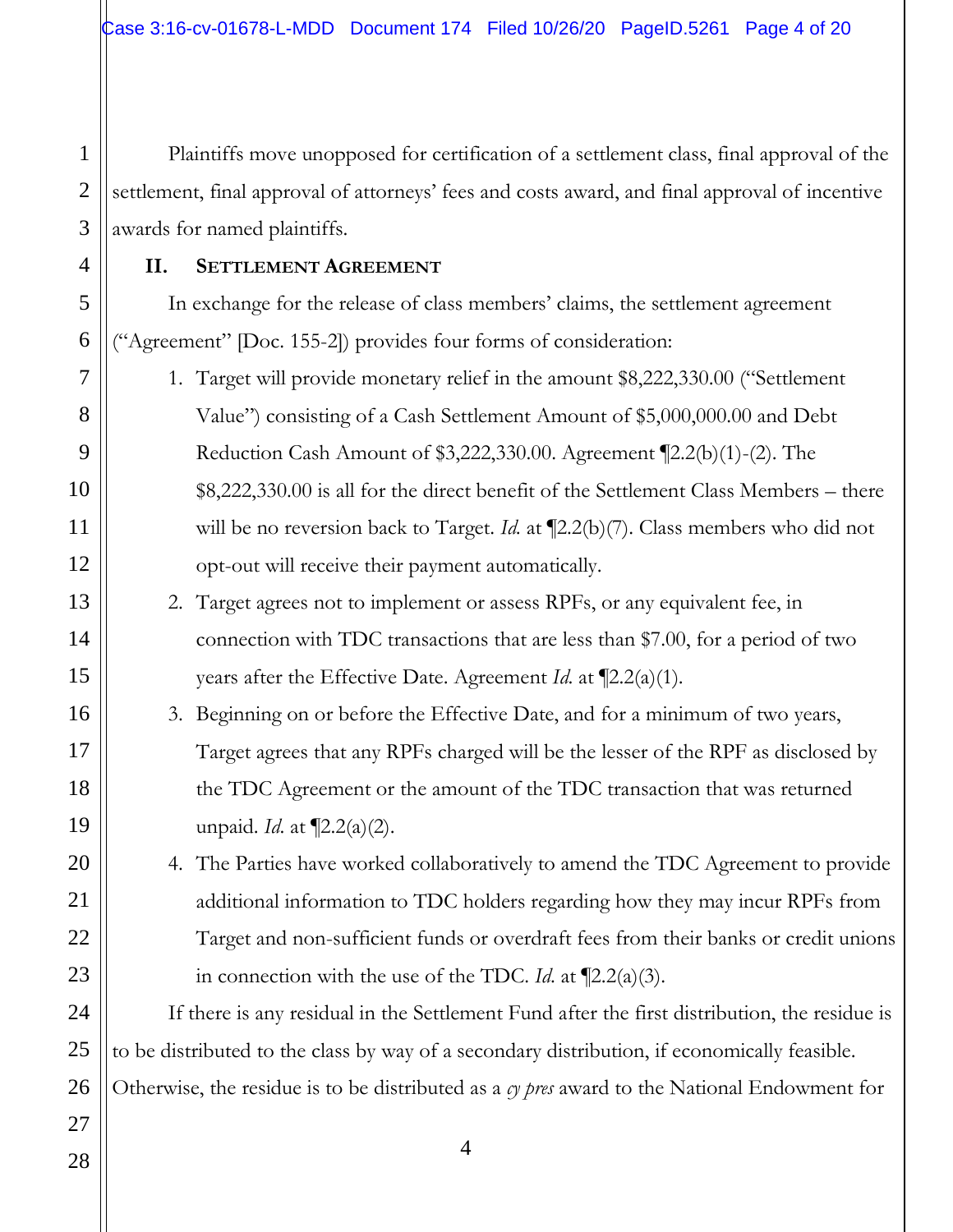1 2 Financial Education (https://www.nefe.org), a nonprofit national foundation "dedicated to inspiring empowered financial decision making for individuals and families."

A combination of email and physical mail notices were distributed to 1,027,448 class members. (Doc. 171-4 ¶¶ 10, 11, 13 .) No class members objected and seven class members opted-out. (*Id*. at p. 80.)

#### **III. SETTLEMENT CLASS CERTIFICATION**

Plaintiffs seek settlement only class certification under Fed. R. Civ. P. 23(a) and (b)(2) & (b)(3) of the same settlement class the Court preliminarily certified: "All TDC holders in the United States who, within the Class Period, incurred at least one RPF in connection with their TDC, that was not refunded or waived." Agreement ¶2.1(a). "Class Period" means the period between June 29, 2012, and the date of the Preliminary Approval Order. *Id*. at ¶1.6.

"The class action is 'an exception to the usual rule that litigation is conducted by and on behalf of the individual named parties only.'" *Wal-Mart Stores, Inc. v. Dukes*, 564 U.S. 338, 348 (2011). "A party seeking class certification must satisfy the requirements of Federal Rule of Civil Procedure 23(a) and the requirements of at least one of the categories under Rule 23(b)." *Wang v. Chinese Daily News, Inc.*, 709 F.3d 829, 832 (9th Cir. 2013).

# **A. Rule 23(a)**

Rule 23(a) ensures that the named plaintiffs are appropriate representatives of the class whose claims they wish to litigate. "The Rule's four requirements – numerosity, commonality, typicality, and adequate representation – effectively limit the class claims to those fairly encompassed by the named plaintiff's claims." *Dukes*, 564 U.S. at 349 (internal quotation marks and citations omitted).

# **1. Numerosity**

The numerosity element is met if "the class is so numerous that joinder of all members is impracticable." Fed. R. Civ. P. 23(a)(1). Here, there are hundreds of thousands of class members. The numerosity element is clearly satisfied.

5

3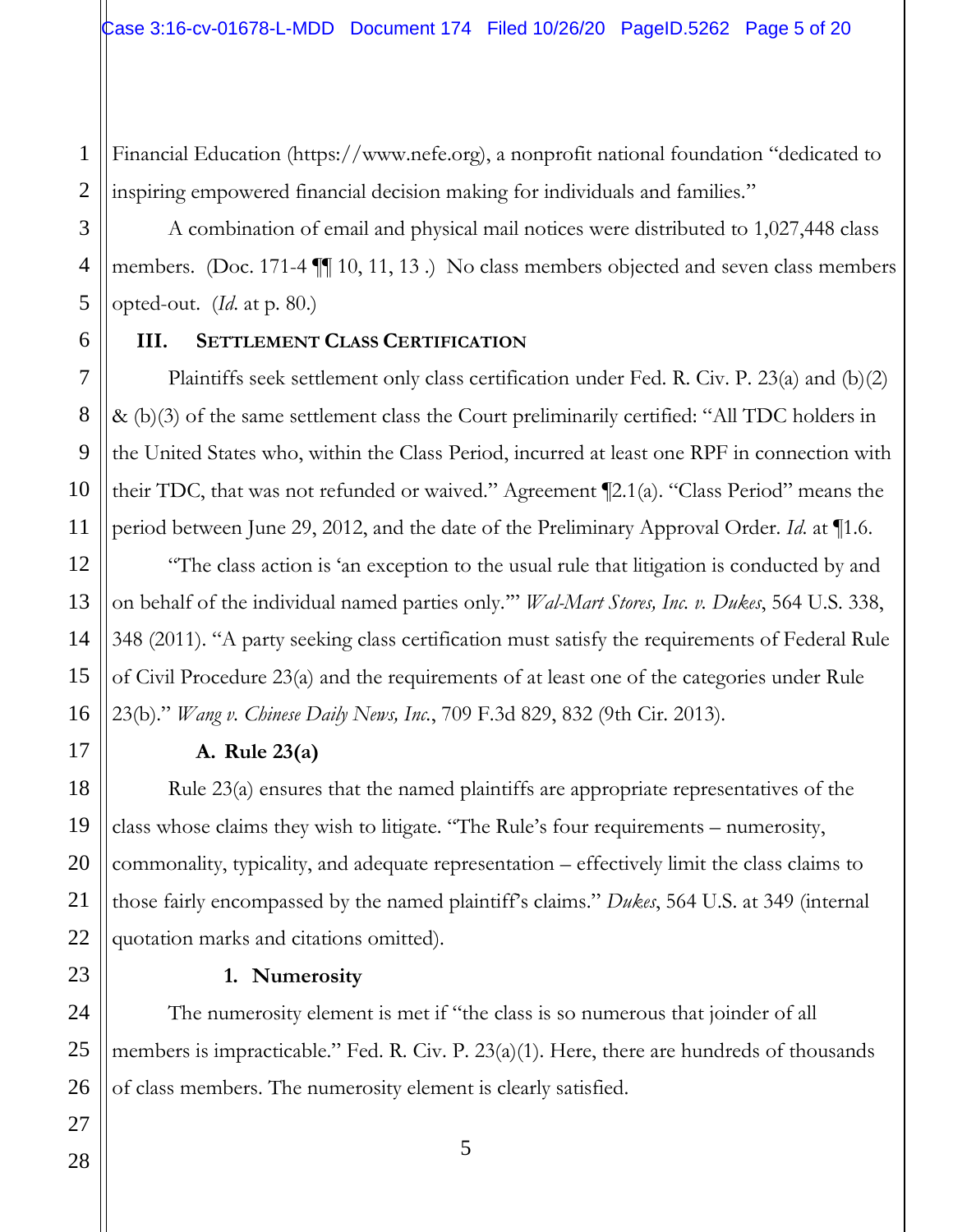#### **2. Commonality**

2 3 4 5 6 7 8 Under Rule 23(a)(2), Plaintiffs must demonstrate that there are "questions of law or fact common to the class." Fed. R. Civ. P. 23(a)(2). The Supreme Court has held that plaintiffs must demonstrate "the capacity of a class wide proceeding to generate common answers" to common questions of law or fact that are "apt to drive the resolution of the litigation." *Dukes*, 564 U.S. at 350 (internal citations and quotations marks omitted). However, "[a]ll questions of fact and law need not be common to satisfy this rule." *Hanlon v. Chrysler Corp.*, 150 F.3d 1011, 1019 (9th Cir. 1998). "The common contention . . . must be of such a nature that . . . its truth or falsity will resolve an issue that is central to the validity of each one of the claims in one stroke." *Id.* "The existence of shared legal issues with divergent factual predicates is sufficient, as is a common core of salient facts coupled with disparate legal remedies within the class." *Id*. A single common question is sufficient to satisfy the commonality element. *Dukes*, 64 U.S. at 359. Here, the common, dispositive issue of whether Target breached the TDC Agreement in the way it processed TDC transactions satisfies the commonality element.

#### **3. Typicality**

The typicality requirement of Rule 23(a)(3) focuses on the relationship of facts and issues between the class and its representatives.

The commonality and typicality requirements of Rule 23(a) tend to merge. Both serve as guideposts for determining whether under the particular circumstances maintenance of a class action is economical and whether the named plaintiff's claim and the class claims are so interrelated that the interests of the class members will be fairly and adequately protected in their absence."

*Dukes*, 564 U.S. 338, 349 n.5, (internal quotation marks and citation omitted).

"[R]epresentative claims are 'typical' if they are reasonably co-extensive with those of absent class members; they need not be substantially identical." *Hanlon*, 150 F.3d at 1020 (internal citations and quotation marks omitted). "The test of typicality is whether other members have the same or similar injury, whether the action is based on conduct which is not unique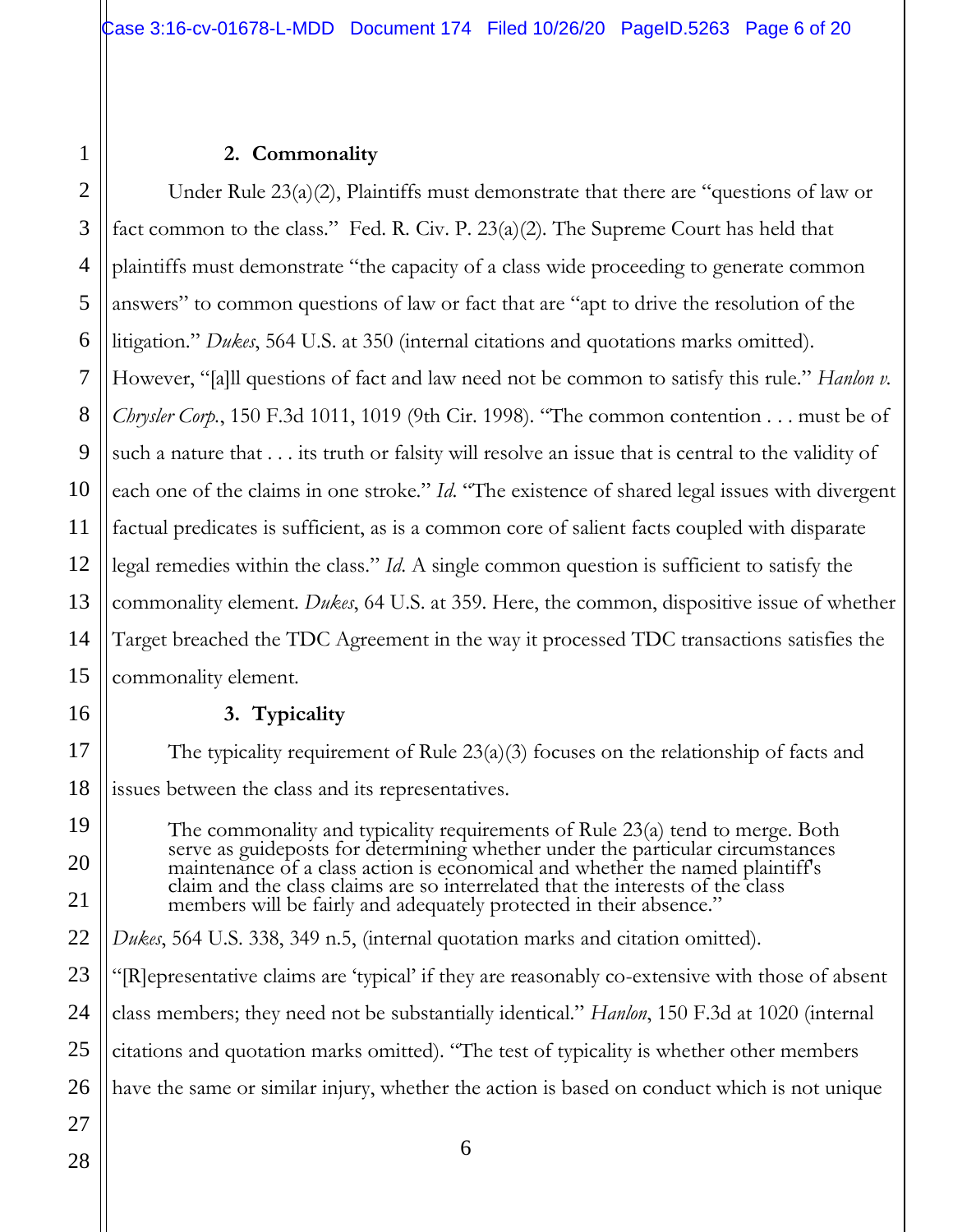to the named plaintiffs, and whether other class members have been injured by the same course of conduct." *Hanon v. Dataproducts Corp.*, 976 F.2d 497, 508 (9th Cir. 1992) (internal citations and quotation marks omitted).

Here, the named plaintiffs are typical of the class they seek to represent. They suffered the same injury from the same course of conduct as did unnamed members. To wit, like the unnamed members, Target charged them with RPFs. Named plaintiffs therefore meet the criteria of Rule 23(a)(3).

#### **4. Adequacy**

To serve as class representative, one must "fairly and adequately protect the interests of the class." Fed. R. Civ. P. 23(a)(4). This requirement is aimed at protecting the due process rights of absent members who will be bound by a class action judgment. *Hanlon*, 150 F.3d at 120; *Richards v. Jefferson Cnty., Ala.*, 517 U.S. 793, 801 (1996). "Resolution of two questions determines legal adequacy: (1) do the named plaintiffs and their counsel have any conflicts of interest with other class members and (2) will the named plaintiffs and their counsel prosecute the action vigorously on behalf of the class?" *Hanlon*, 150 F.3d at 120 (citation omitted).

As is more fully discussed below, the named plaintiffs and Class Counsel have demonstrated their ability to vigorously prosecute this action on behalf of the class. Further, the Court finds no conflict of interest between named plaintiffs and the class as a whole that would render named plaintiffs inadequate representatives.

#### **B. Rule 23(b)(2)**

Certification pursuant to Rule 23(b)(2) is warranted. Certification under that rule is appropriate where the defendant has "acted or refused to act on grounds that apply generally to the class, so that final injunctive relief or corresponding declaratory relief is appropriate respecting the class as a whole." Fed. R. Civ. P. 23(b)(2). "In other words, Rule 23(b)(2) applies only when a single injunction or declaratory judgment would provide relief to each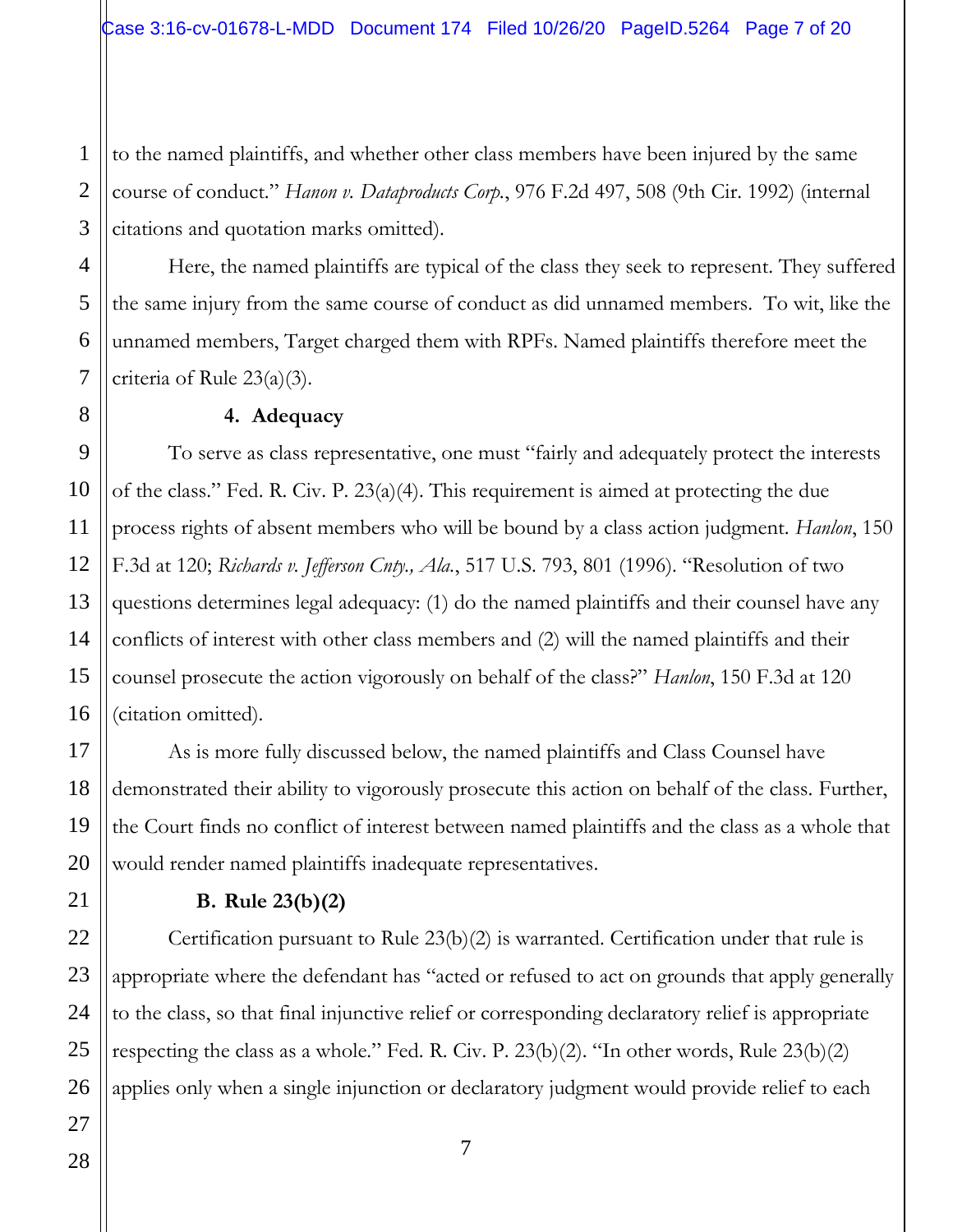1 2 3 4 5 6 7 8 member of the class." *Dukes*, 564 U.S. at 360. "These requirements are unquestionably satisfied when members of a putative class seek uniform injunctive or declaratory relief from policies or practices that are generally applicable to the class as a whole . . . . That inquiry does not require an examination of the viability or bases of the class members' claims for relief, does not require that the issues common to the class satisfy a Rule 23(b)(3)-like predominance test, and does not require a finding that all members of the class have suffered identical injuries." *Parsons v. Ryan*, 754 F.3d 657, 688 (9th Cir. 2014) (citing *Rodriguez v. Hayes*, 591 F.3d 1105, 1125 (9th Cir. 2010)).

Here, Target's policies and procedures have been applied and continue to be applied uniformly to the Settlement Class. Target has agreed, subject to Final Approval, to change its business practices in a manner to be applied uniformly to the Settlement Class.

# **C. Rule 23(b)(3)**

Plaintiffs seek class certification under Rule 23(b)(3). Where, as here, the requirements of Rule 23(a) are met, class certification is proper under Rule 23(b)(3) if "the court finds that the questions of law or fact common to class members predominate over any questions affecting only individual members, and that a class action is superior to other available methods for fairly and efficiently adjudicating the controversy." Fed. R. Civ. P. 23(b)(3); *Wang*, 709 F.3d at 832. Here, there is no dispute as to the fact that the legal question of whether Target is breaching the TDC Agreement predominates and a class action is the superior method by which to resolve this common question. Accordingly, the Court certifies for settlement purposes only the class as defined in paragraph 2.1(a) of the Settlement Agreement.

# **D. Notice**

A prerequisite to final approval is a finding of adequate notice to the class. Fed. R. Civ. P. 23(e). In the preliminary approval order, the Court approved the form, content, and method of providing notice proposed by the Parties. The Settlement Class Notices were

8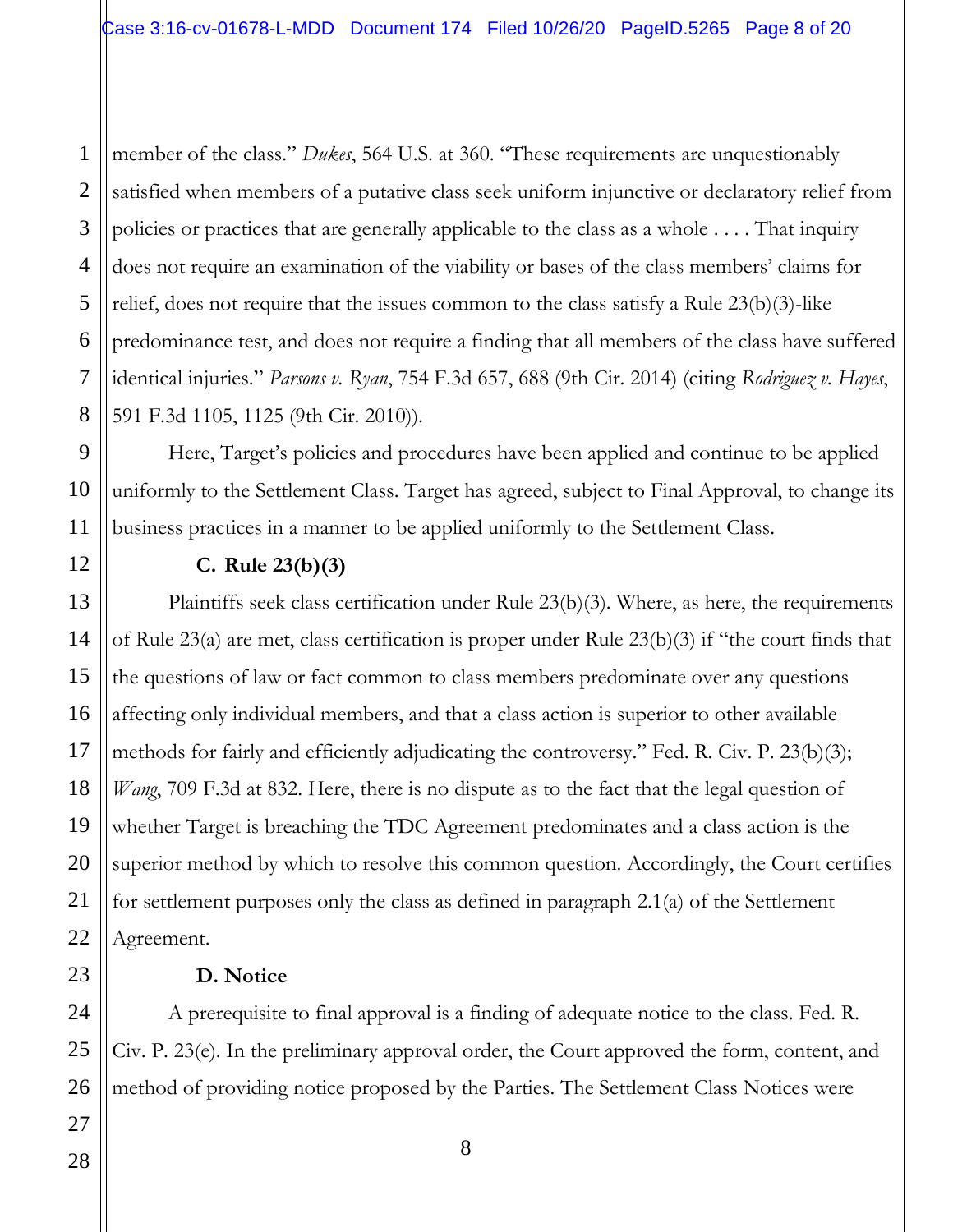1 thereafter distributed to members of the Settlement Class pursuant to the terms of the Amended Preliminary Approval Order. (Doc. 162). The Court has determined that the Class Notices given to Settlement Class members fully and accurately informed Settlement Class members of all material elements of the proposed Settlement and constituted valid, due, and sufficient notice to Settlement Class members consistent with all applicable requirements. The Court further finds that the Notice Program satisfies due process and has been fully implemented.

### **IV. SETTLEMENT FAIRNESS**

"[S]ettlement of class actions present[s] unique due process concerns for absent class members [in part because] class counsel may collude with the defendants, tacitly reducing the overall settlement in return for a higher attorney's fee." *In re Bluetooth Headset Prod. Liability Litig.*, 654 F.3d 935, 946 (9th Cir. 2011) (internal quotation marks and citations omitted); *see also Evans v. Jeff D.*, 475 U.S. 717, 733 (1986) (noting the possibility of tradeoff between merits relief and attorneys' fees often implicit in class action settlement negotiations.) The Court's role in reviewing class action settlements "is to police the inherent tensions among class representation, defendant's interests in minimizing the cost of the total settlement package, and class counsel's interest in fees." *Staton v. Boeing Co.*, 327 F.3d 938, 972 n.22 (9th Cir. 2003); *see also Bluetooth*, 654 F.3d at 946.

In determining whether a class action settlement is fair, adequate, and reasonable, the Court considers whether:

9 (A) the class representatives and class counsel have adequately represented the class;<br>(B)<br>(C) the proposal was negotiated at arm's length; the relief provided for the class is adequate, taking into account: the costs, risks, and delay of trial and appeal; (ii) the effectiveness of any proposed method of distributing relief to the class, including the method of processing class-member claims; the terms of any proposed award of attorney's fees, including timing of payment; and any agreement required to be identified under Rule  $23(e)(3)$ ; and (D) the proposal treats class members equitably relative to each other.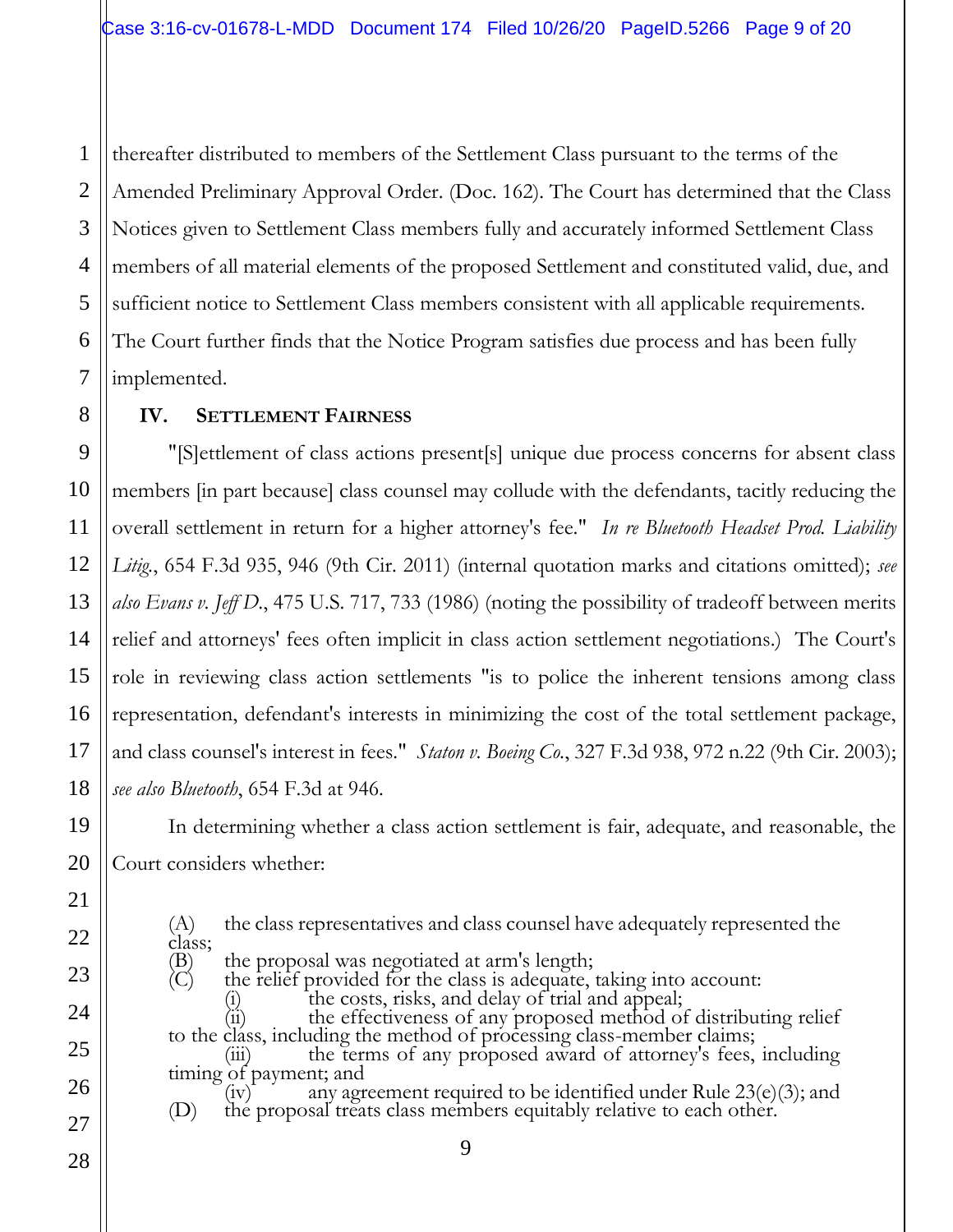Case 3:16-cv-01678-L-MDD Document 174 Filed 10/26/20 PageID.5267 Page 10 of 20

Fed. R. Civ. Proc. 23(e)(2). Subsection (e)(2) was added to Rule 23 as a part of the 2018 amendments. Fed. R. Civ. Proc. 23, Advisory Comm. Notes. Prior to the amendment, the analysis was guided by the *Churchill* factors:

(1) the strength of the plaintiff's case; (2) the risk, expense, complexity, and likely duration of further litigation; (3) the risk of maintaining class action status throughout the trial; (4) the amount offered in settlement; (5) the extent of discovery completed and the stage of the proceedings; (6) the experience and views of counsel; (7) the presence of a governmental participant; and (8) the reaction of the class members of the proposed settlement.

*Bluetooth*, 654 F.3d at 946 (quoting *Churchill Vill., L.L.C. v. Gen. Elec.*, 361 F.3d 566, 575 (9th Cir. 2004); other citation omitted). The goal of the 2018 amendment "was not to displace any factor, but rather to focus . . . on the core concerns . . . that should guide the decision whether to approve the propos[ed settlement]." Fed. R. Civ. Proc. 23, Advisory Comm. Notes. Several of the *Churchill* factors were incorporated into Rule 23(e)(2) as amended.

On balance, the Court finds that the relevant factors support a finding that the proposed Settlement is fair, adequate, and reasonable.

#### **A. The Class Representatives and Class Counsel Have Adequately Represented the Class**

The Court has already found that the Class Representatives and Class Counsel have adequately represented the Class. *See supra* § III.A.4. Based on the submissions made in support of the Attorneys' Fee Motion and Final Approval Motion, as well as the docket in this case, the Class Counsel had sufficient information to negotiate a fair Settlement and had adequately prosecuted this action with Plaintiffs' assistance.

# **B. The Proposal Was Negotiated at Arm's Length**

Plaintiffs and the Settlement Class, by and through their counsel, have sufficiently investigated the facts and law relating to the matters alleged in the Second Amended Complaint, including through discovery and dispositive motion practice, legal research as to the sufficiency of the claims, an evaluation of the risks associated with continued litigation, trial, and/or appeal. The Settlement was reached as a result of arm's length negotiations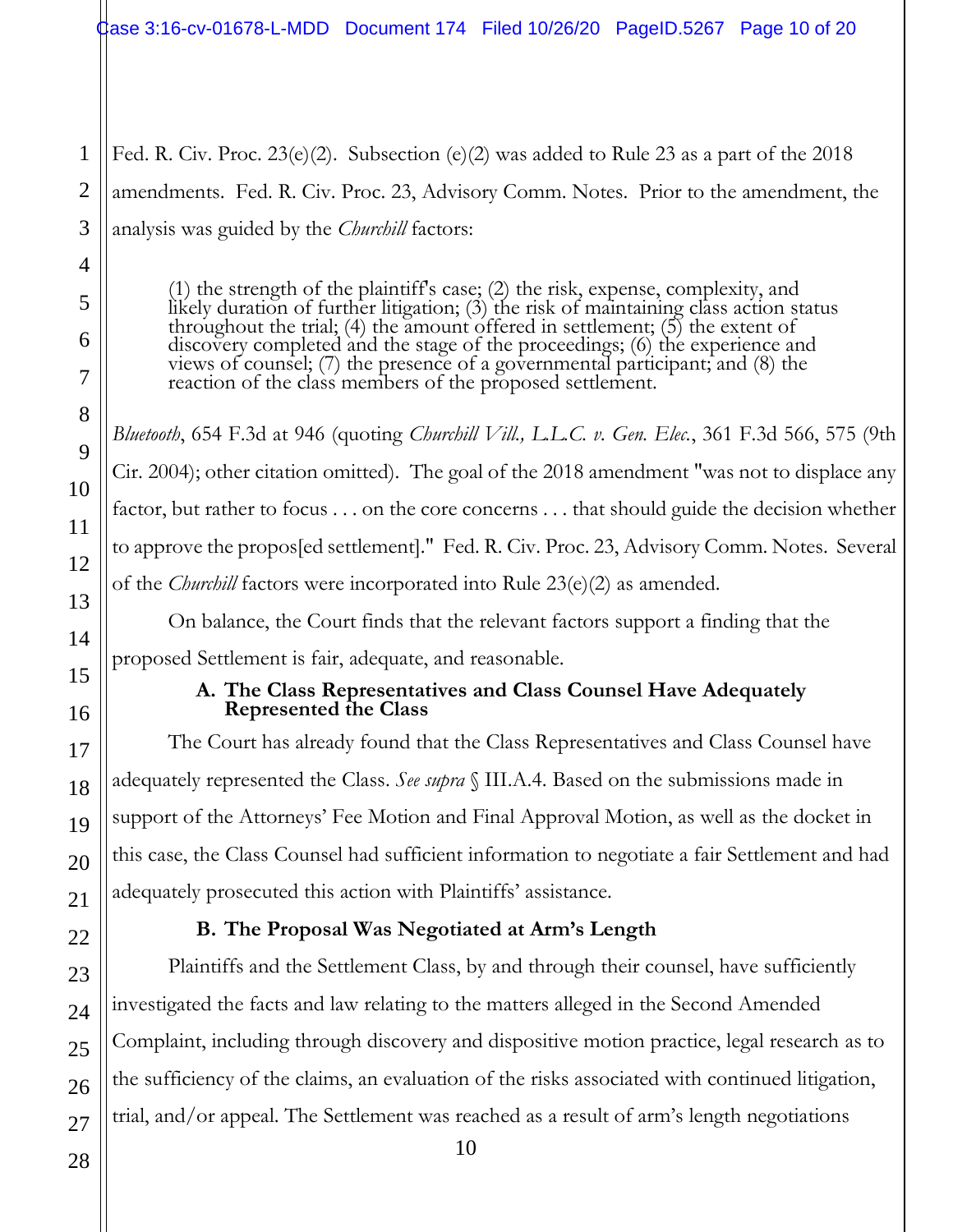between Class Counsel and counsel for Target, which occurred as a result of mediation before a neutral mediator.

#### **C. The Relief Provided for the Class Is Adequate**

The Settlement confers substantial benefits upon the Settlement Class, without the costs, uncertainties, delays, and other risks associated with continued litigation, trial, appeal, and is fair, adequate, and reasonable. Plaintiffs faced substantial risks in proceeding including rulings on the pending Motion for Summary Judgment and Motion for Class Certification, and assuming Plaintiffs could overcome these obstacles, likely trial and appeals in the event of a class certification order or Plaintiffs' verdict.

Target has vigorously opposed Plaintiff Walter's Motion for Class Certification and could have challenged class certification on appeal. *See Rodriguez v. West Pub. Corp.*, No. CV05-3222, 2007 WL 2827379, at \*8 (C.D. Cal. Sept. 10, 2007) (finding the likelihood that a certification decision would be appealed meant this factor weighed in favor of approval), *rev'd on other grounds*, 563 F.3d 948 (9th Cir. 2009). The Parties would expend significant resources in further litigation. This Settlement provides substantial relief without further delay.

Analyzing Target's class wide data, Class Counsel estimates that the best-case scenario is that damages would be approximately \$25,000,000.00. Target, on the other hand, would argue that damages, if not zero, would be no more than 50% of Plaintiffs' calculation. Taking into account the Cash Settlement Amount of \$5,000,000.00 alone, the Settlement Class is recovering approximately 20% or 40% (depending on the parties' opposing damage models) of estimated damages, without further risks attendant to litigation. When also taking into account the Debt Reduction Cash Amount, the Settlement Class receives approximately 33% or 66% of its most probable damages, without the further risks of litigation. The Settlement Class is also obtaining the benefit of fewer RPFs during the two-year period that Target has agreed to bind itself to the practice change. Furthermore, the upcoming changes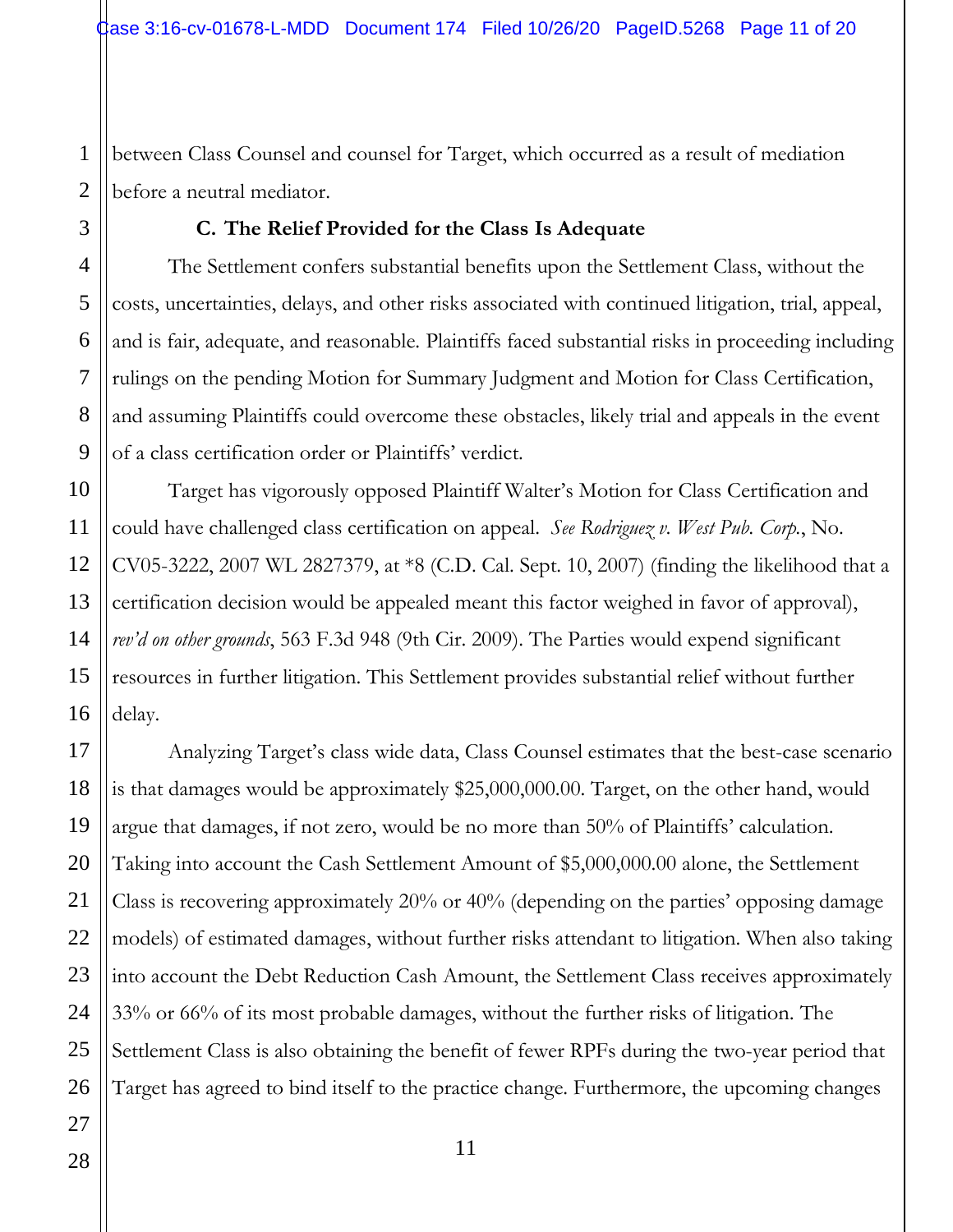to the TDC Agreement will help Settlement Class Members and other customers avoid future RPFs because they will better understand how the TDC operates. *Id*. Accordingly, the settlement amount is fair and adequate.

The monetary relief will be distributed to Settlement Class Members by direct distribution or by a direct credit on their TDC Account. Thus, the proposed method of distribution is sufficiently effective.<sup>1</sup>

#### **D. The Proposal Treats Class Members Equitably Relative to Each Other**

The apportionment of relief among Settlement Class Members treats them equitably. Each Settlement Class Member who paid at least one RPF assessed during the Class Period and not refunded or charged off is to receive a *pro rata* share of the first paid RPF from the Net Settlement Fund based on the dollar amount of the first RPF paid by the Settlement Class Member. For each Settlement Class Member who incurred an RPF during the Class Period, but has not yet paid it at the time the Settlement Class Member Cash Payments are to be distributed, the Debt Reduction Cash Amount is to be used by Target to make Debt Reduction Payments toward the outstanding balance on the Settlement Class Member's TDC account in an amount of 25% of the first RPF that was assessed and not paid.

Because each Settlement Class Member is getting a *pro rata* share of the cash or the same percentage of debt forgiveness, they are treated equitably relative to each other.

# **V. ATTORNEYS' FEES**

In their Application for Fees and Costs, Class Counsel request \$2,466,699.00 in fees, which equates to 30% of the Settlement Value of \$8,222.330.00. In granting preliminary approval, the Court required Class Counsel to submit their Application for Attorneys' Fees

l <sup>1</sup> The method of processing claims and any agreement required to be identified under Rule 23(e)(3) are not relevant factors as there will be no claim submission process. Settlement Class Members will receive their relief automatically without making a claim. The counsel represent that they have entered into no side agreements. The terms of any proposed award of attorneys' fees, including timing of payment are discussed below.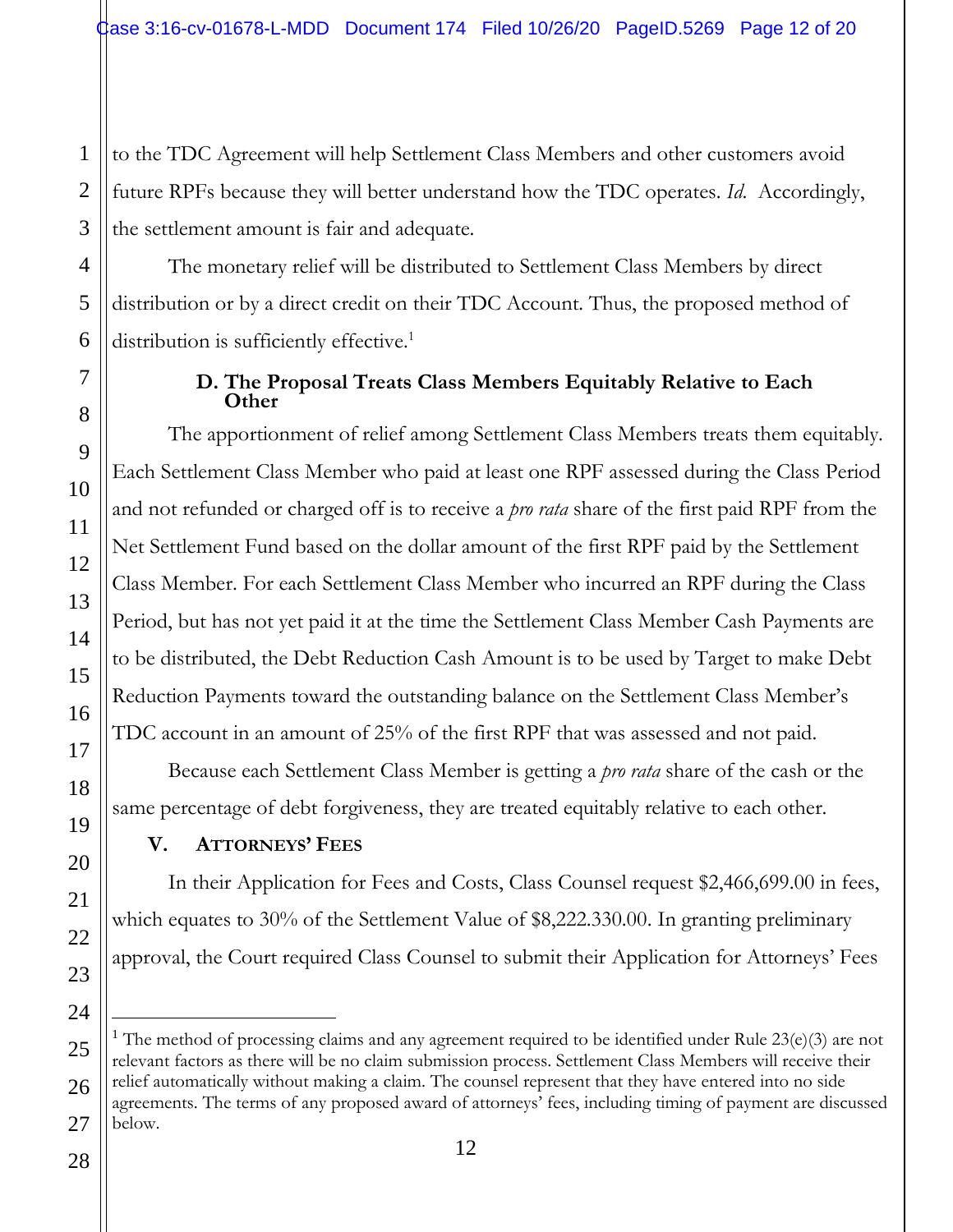1 2 and Costs well in advance of the Motion for Final Approval to give all Settlement Class members the opportunity to review Class Counsel's fee and cost request prior to the opt-out and objection deadline and respond accordingly. Class Counsel did so, filing the Application for Attorney Fees and Costs, and Service Awards on February 14, 2020. (Doc. 165). No Settlement Class Members objected.

In common fund cases such as this, the Court has discretion to employ either the percentage of the fund method or the lodestar method to calculate a proper fee award. *In re Bluetooth Headset Prods. Liab. Lit.*, 654 F.3d 935, 942 (9th Cir. 2011). In determining fees, "[r]easonableness is the goal, and mechanical or formulaic application of either method, where it yields an unreasonable result, can be an abuse of discretion." *Fischel v. Equitable Life Assur. Soc'y of U.S.*, 307 F.3d 997, 1007 (9th Cir. 2002).

Under the percentage of the fund method, the Court awards some specific percentage of the fund as fees. When selecting the percentage, courts in the Ninth Circuit use 25% as the "'bench mark' percentage for the fee award," which may be adjusted upward or downward to account for the circumstances of the case. *Paul, Johnson, Alston & Hunt v*. *Graulty, 88*6 F.2d 268, 272 (9th Cir. 1989). Here, Class Counsel requests a 5% upward departure from the benchmark from the common fund, which includes the Cash Settlement Amount (\$5,000,000.00) and Debt Reduction Cash Amount (\$3,222,830.00) relief ("denominator"). Courts consider both cash and cash equivalents such as debt forgiveness when determining the denominator. *In re Online DVD-Rental Antitrust Litig.*, 779 F.3d 934 (9th Cir. 2015). The application of the bench mark in this case would result in an award of \$2,0555,707.50 in attorneys' fees.

Class Counsel argue that the 5% upward departure is warranted, amongst other reasons, because of the injunctive relief. When the non-cash relief portion of a settlement can be reliably valued, courts often include the value of this relief in the common fund and award class counsel a percentage of the total, but when it cannot be, courts should consider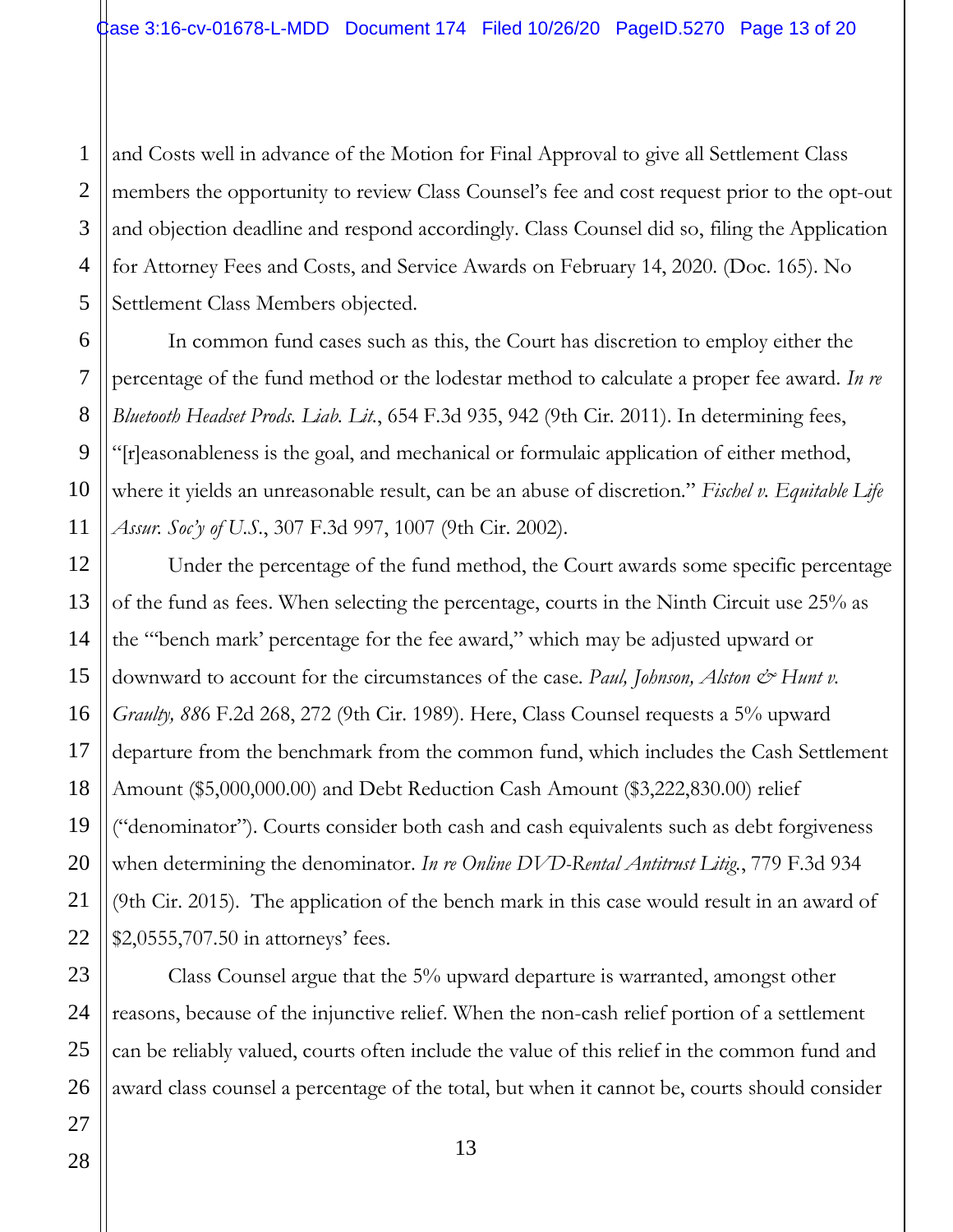1 2 3 4 5 6 7 8 the value as a relevant circumstance that could warrant an upward departure from the benchmark. *See, e.g., Staton v. Boeing*, 327 F.3d 938, 974 (9th Cir. 2003) ("[W]here the value to individual class members of benefits deriving from injunctive relief can be accurately ascertained . . . courts [may] include such relief as part of the value of a common fund for purposes of applying the percentage method . . . When this is not the case, courts should consider the value of the injunctive relief obtained as a 'relevant circumstance' in determining what percentage of the common fund class counsel should receive as attorneys' fees, rather than as part of the fund itself.").

9 10 11 12 13 14 15 16 17 Class Counsel also contend that the factors enumerated in *Vizcaino v. Microsoft Corp.*, 290 F.3d 1043, 1048 (9th Cir. 2002), also support an increase. The factors courts commonly consider include the result obtained; the reaction of the class; the effort, experience, and skill of counsel; complexity of issues; risks of nonpayment assumed by class counsel; and comparison with counsel's lodestar. *Ruiz v. Xpo Last Mile, Inc.*, 2017 WL 6513962 \* 7 (S.D. Cal. 2017) (internal citations and quotations omitted.). As explained above under the settlement fairness analysis, the Settlement will undoubtedly benefit the Class not only monetarily but also by forcing Target to agree to limit the RPFs and amend its TDC Agreement to help make the document easier for customers to understand. It is undisputed that Class Counsel achieved this result through tenacity and skill in presenting novel and complex legal issues. This action presented the novel issue whether Target breached the TDC Agreements in the context where the debit card was "decoupled." Given the novelty of the issue and the fact that the case was undertaken by Class Counsel on a contingent basis, they faced a risk of nonpayment. The Settlement Class Members have reacted favorably with no objections and only seven opt-outs.

The Court looks to the lodestar method as a cross check to determine whether the attorneys' fee request is reasonable. *Bluetooth*, 654 F.3d at 942 (stating "[w]here a settlement produces a common fund for the benefit of the entire class, courts have discretion to

14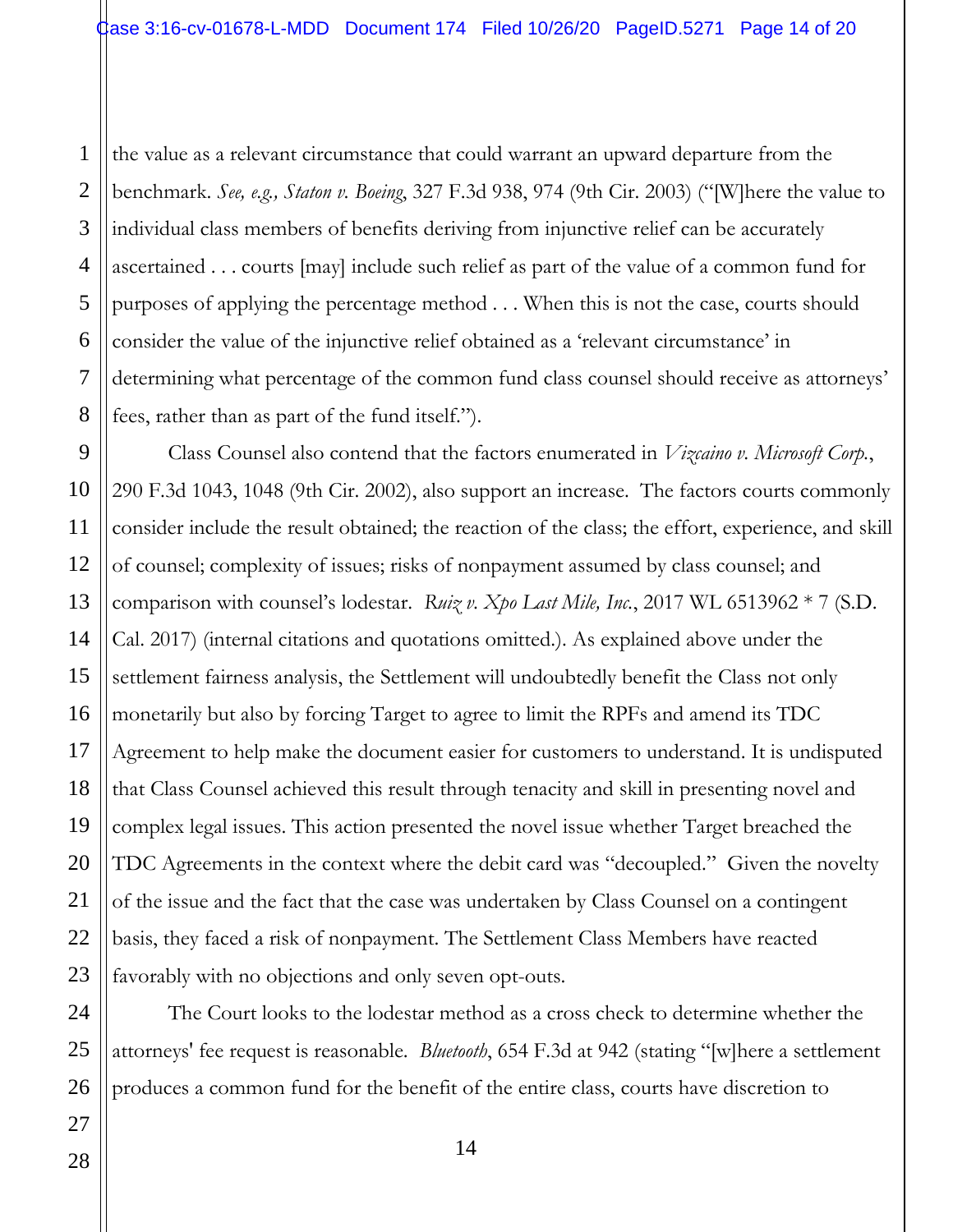1 2 3 4 employ either the lodestar method or a percentage-of-recovery method); *In re Google Referrer Header Privacy Litig.*, 869 F.3d 737, 748 (9th Cir. 2017) (stating "[a]lthough not required to do so, the district court took an extra step, cross checking this result by using the lodestar method.")

The lodestar figure is calculated by multiplying the number of hours the prevailing party reasonably expended on the litigation (as supported by adequate documentation) by a reasonable hourly rate for the region and for the experience of the lawyer.

*Bluetooth*, 654 F.3d at 941.

Class Counsel sufficiently supported their attorneys' fee request with declarations of counsel summarizing the tasks and time devoted to the prosecution of this case. The total number of hours, 2,059.25 is reasonable given the procedural background of the case. The average billing rate of approximately \$582 is also reasonable, given the complexity of the case. Accordingly, the lodestar is \$1,198,050. The lodestar is presumptively reasonable. *Bluetooth*, 654 F.3d at 941-42 & n.7.

In light of the lodestar, Class Counsel request for \$2,466,699.00 is unreasonably high. Awarding \$2,055,707.50 based on the bench mark of 25% provides sufficient compensation for the benefit conferred on the Settlement Class, including monetary and injunctive relief, novelty of the legal issues, skill in prosecuting the case, and the risk of nonpayment. Class Counsel's application for attorneys' fees is granted to the extent of **\$2,055,707.50**.

**VI. COSTS AND INCENTIVE AWARDS** 

Class Counsel seeks \$55,192.78 in costs and litigation expenses. Upon review of the itemized lists, the Court finds the request reasonable under the circumstances of the present case.

Class Representatives request incentive awards of \$10,000.00 for Plaintiff Walters and \$3,000.00 each for Plaintiffs Dixon, Powell, and Polcare. The Class Notice disclosed Plaintiff Walters would request \$7,500 as his award. No explanation is provided why he requests a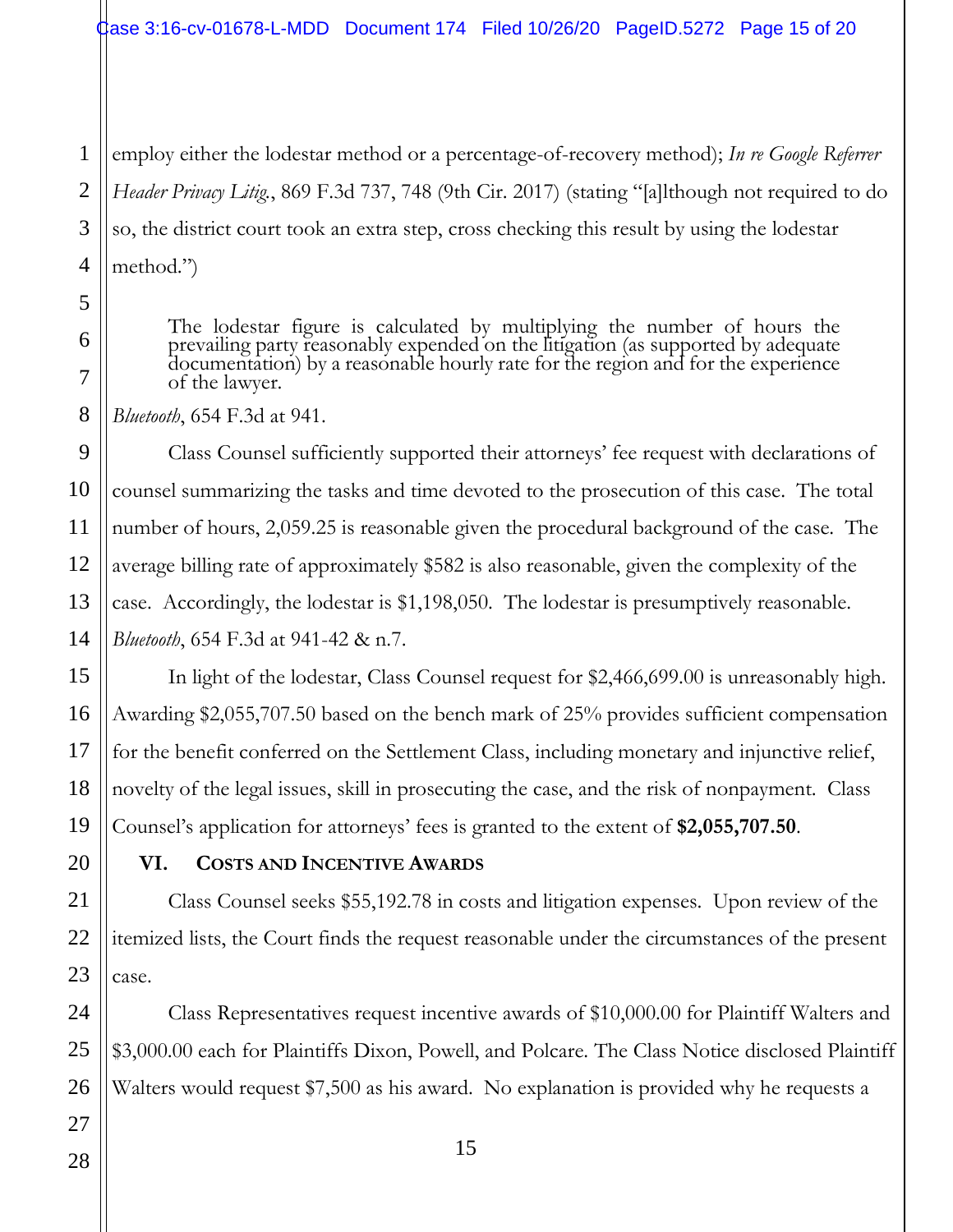1 2 higher amount. Further, none of the Class Representatives provided affidavits in support of their requests to inform the Court of the approximate amount of time they devoted to assisting Class Counsel and participating in discovery.

Incentive awards such as this "are discretionary and are intended to compensate class representatives for work done on behalf of the class, [and] to make up for financial or reputational risk undertaken in bringing the action . . .." *Rodriguez v. West Publ'g Corp.*, 563 F.3d 948, 958-59 (9th Cir. 2009). The amount of the award should be related to the actual service or value the class representative provides to the class. *See id*. at 960. Although incentive awards are "fairly typical in class actions," *id.* at 958, they "should not become routine practice," lest the representatives be "tempted to accept suboptimal settlements at the expense of the class members whose interests they are appointed to guard." *Radcliffe v. Experian Information Solutions Inc.*, 715 F.3d 1157, 1163 (9th Cir. 2013) (internal quotation marks and citations omitted).

In the absence of declarations, \$3,000 awards each to Plaintiffs Dixon, Powell, and Polcare, who became involved in this action more than two years after Plaintiff Walters, is reasonable, given that they publicly disclosed their financial difficulties for the benefit of the class. An award of \$7,500 to Plaintiff Walters is reasonable given that, in addition to publicly disclosing his financial difficulties, he also sat for a deposition.

For the foregoing reasons, Plaintiffs' application for is \$55,192.78 in costs and expenses of litigation is granted. Their application for incentive awards is granted to the extent of \$7,500 to Plaintiff Walters and \$3,000 each to Plaintiffs Dixon, Powell, and Polcare.

#### **VII. CONCLUSION AND ORDER**

For the foregoing reasons, Plaintiffs' motion for final approval of class action settlement is GRANTED. Class Counsel's application for attorneys' fees, costs and expenses of litigation, and Class Representatives' incentive awards is GRANTED IN PART AND DENIED IN PART. Class Counsel's application for attorneys' fees is granted to the extent of **\$2,055,707.50** and their request for costs and litigation expenses for **\$55,192.78** is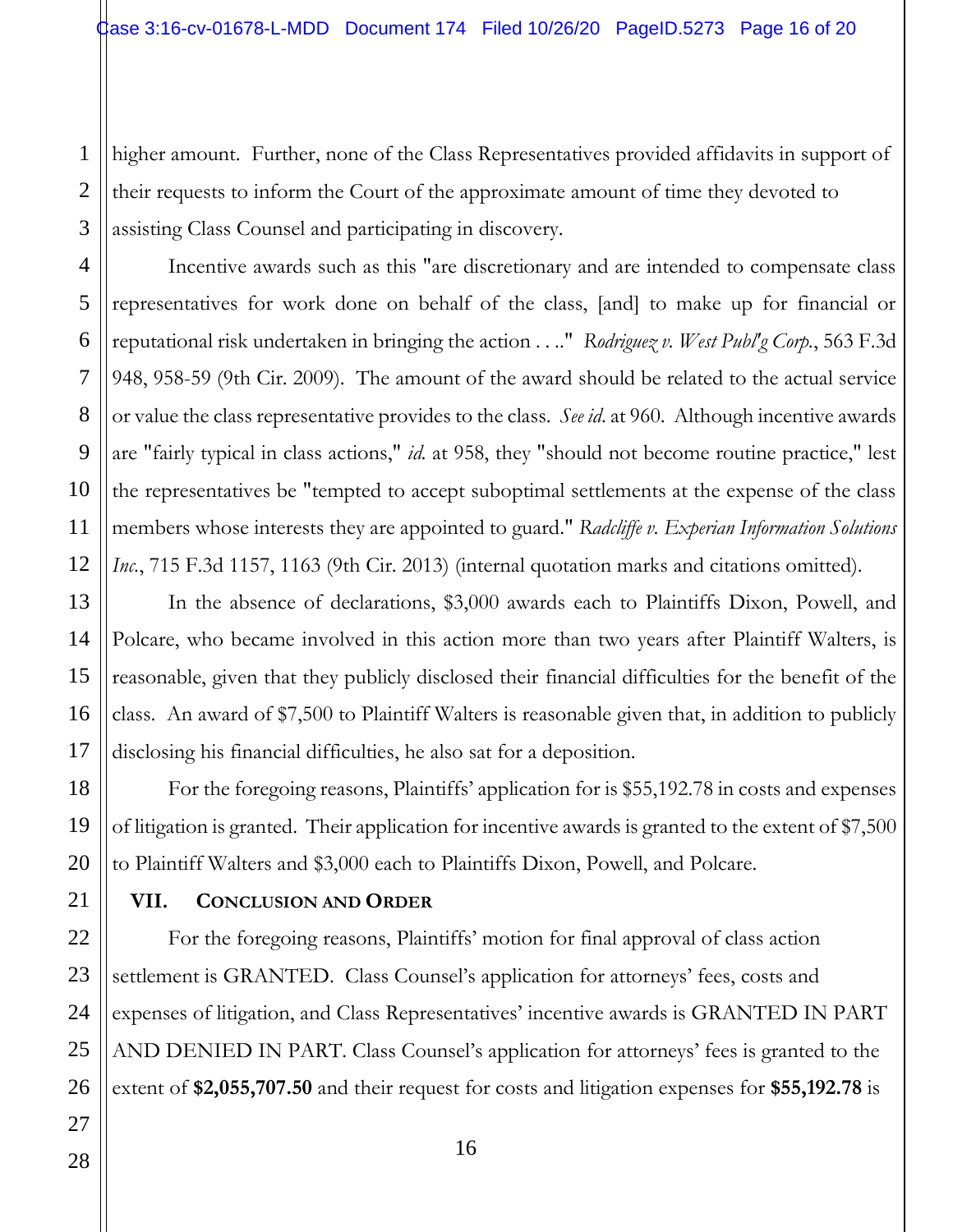2 3 granted in full. The Class Representatives' application for incentive awards is granted to the extent of **\$7,500** to Plaintiff Walters and **\$3,000** each to Plaintiffs Dixon, Powell, and Polcare.

The Court further orders as follows:

- The Second Amended Complaint (Doc. 170) is dismissed with prejudice.
- The seven class members who opted-out and are listed on *Exhibit 1* to this Order, are not bound by the settlement agreement.
- Provided it is economically feasible, should any funds remain after the initial distribution of the class member awards, the parties shall do a second distribution to Settlement Class Members who received their class member awards, and negotiated their checks. Should residual funds remain following a second distribution, or in the event a second distribution is not economically feasible, the Parties shall distribute the remaining funds, if any, to *cy pres* recipient, National Endowment for Financial Education.
- Upon the Effective Date, Plaintiffs and each Settlement Class Member, including any present, former, and future spouses, as well as the present, former, and future heirs, executors, estates, administrators, representatives, agents, attorneys, partners, successors, predecessors, and assigns of each of them, shall release, waive, and forever discharge Target and each of its present, former, and future parents, predecessors, successors, subsidiaries, assigns, assignees, affiliates, conservators, divisions, departments, subdivisions, owners, partners, principals, trustees, creditors, shareholders, joint venturers, co-venturers, officers, and directors (whether acting in such capacity or individually), attorneys, vendors, insurers, accountants, nominees, agents (alleged, apparent, or actual), representatives, employees, managers, administrators, and each person or entity acting or purporting to act for them or on their behalf (collectively, "Target Releasees") from any and all claims that: (a) arise

1

4

5

6

7

8

9

10

11

12

13

14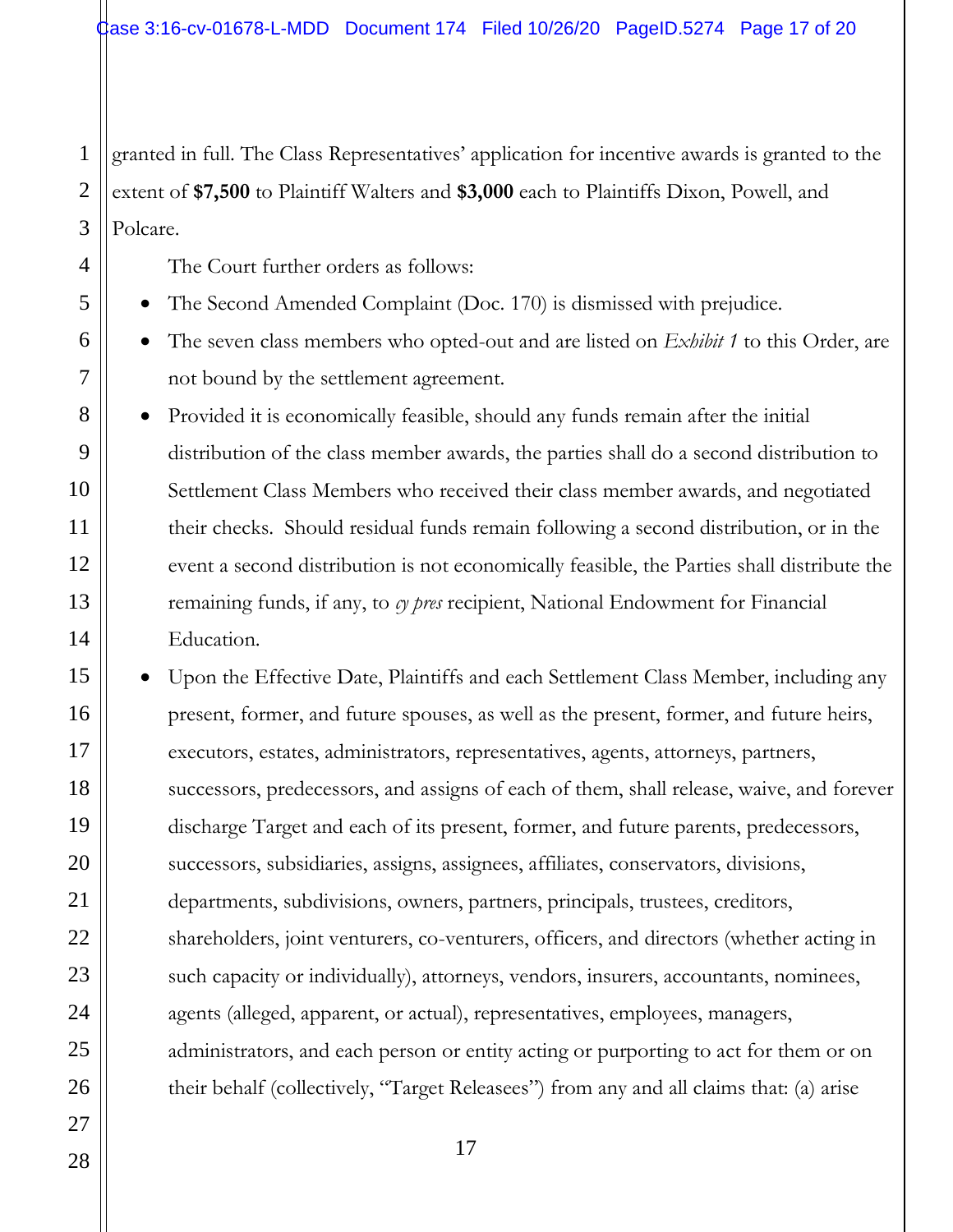from or relate to the conduct alleged in the Actions; (b) arise out of, relate to, or are in connection with the TDC or any fees assessed in connection with the TDC; or (c) arise out of, relate to, or are in connection with the administration of the Settlement ("Released Target Claims").

• With respect to the Released Target Claims, Plaintiffs and the Settlement Class Members shall be deemed to have, and by operation of the Settlement shall have, expressly waived and relinquished, to the fullest extent permitted by law, the provisions, rights and benefits of Section 1542 of the California Civil Code (to the extent it is applicable, or any other similar provision under federal, state or local law to the extent any such provision is applicable), which reads:

# A GENERAL RELEASE DOES NOT EXTEND TO CLAIMS THAT THE CREDITOR OR RELEASING PARTY DOES NOT KNOW OR SUSPECT TO EXIST IN HIS OR HER FAVOR AT THE TIME OF EXECUTING THE RELEASE AND THAT, IF KNOWN BY HIM OR HER, WOULD HAVE MATERIALLY AFFECTED HIS OR HER SETTLEMENT WITH THE DEBTOR OR RELEASED PARTY.

Thus, subject to and in accordance with this Agreement, even if the Plaintiffs and/or Settlement Class Members may discover facts in addition to or different from those which they now know or believe to be true with respect to the subject matter of the Released Target Claims, Plaintiffs and each Settlement Class Member shall be deemed to have and by operation of this Order, shall have, fully, finally, and forever settled and released all of the Released Target Claims. This is true whether such claims are known or unknown, suspected, or unsuspected, contingent or non-contingent, whether or not concealed or hidden, which now exist, or heretofore have existed upon any theory of law or equity now existing or coming into existence in the future, including, but not limited to, conduct which is negligent, intentional, with or without malice, or a breach of any duty, law, or rule, without regard to the subsequent discovery or existence of such different or additional facts.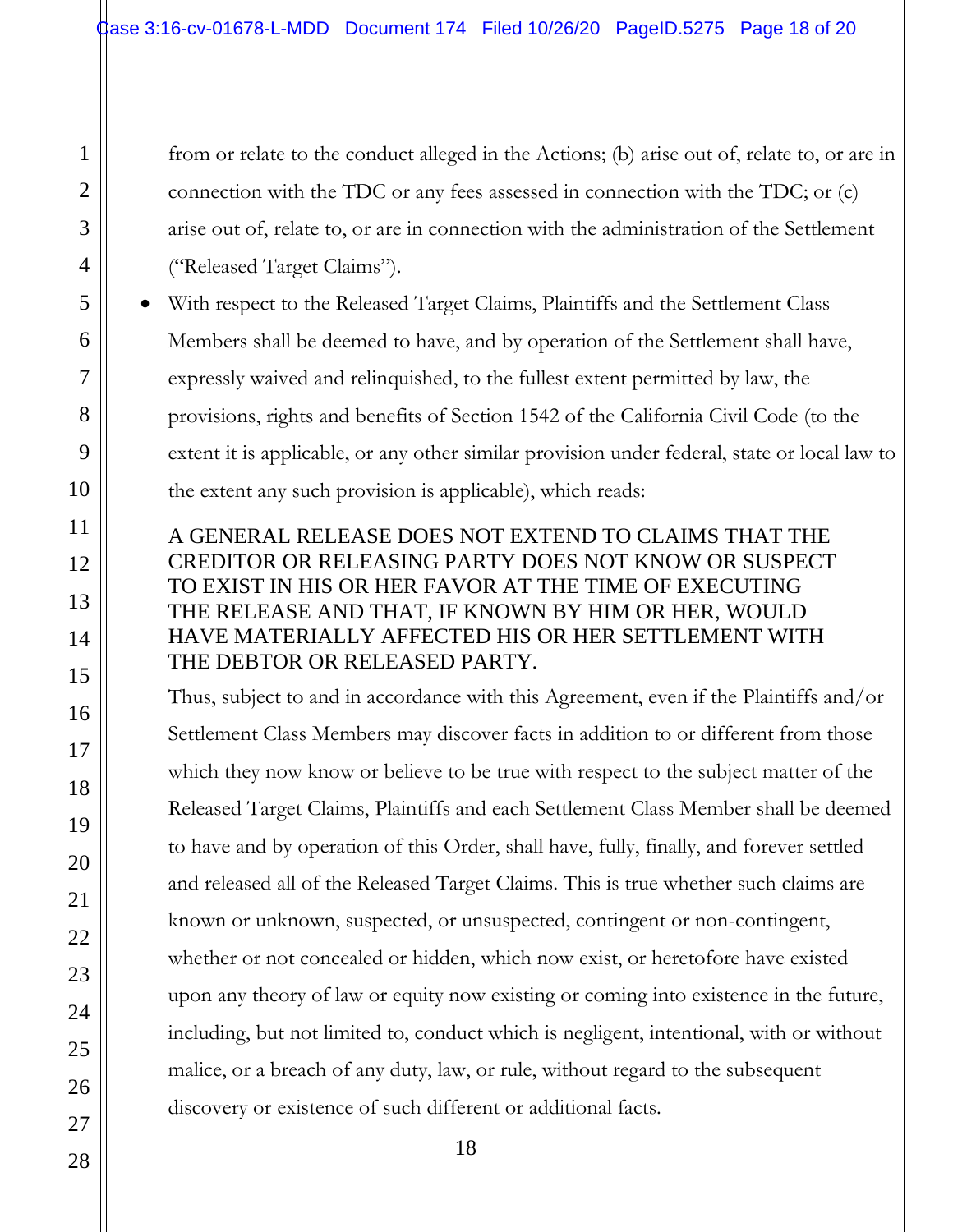• In addition to the releases made by Plaintiffs and the members of the Settlement Class above, Plaintiffs Walters, Dixon, Powell, and Polcare, including each and every one of their respective agents, representatives, attorneys, heirs, assigns, or any other person acting on their behalf or for their benefit, and any person claiming through them, makes the additional following general release of all claims, known or unknown, in exchange and consideration of the Settlement set forth in this Agreement. The Plaintiffs agree to a general release of the Target Releasees from all claims, demands, rights, liabilities, grievances, demands for arbitration, and causes of action of every nature and description whatsoever, known or unknown, pending or threatened, asserted or that might have been asserted, whether brought in tort or in contract, whether under state or federal or local law.

The Court retains jurisdiction over implementation and enforcement of the Agreement.

The Court finds that no just reason exists for delay in entering Final Judgment and, accordingly, the Clerk is hereby directed to enter Final Judgment forthwith.

# **IT IS SO ORDERED.**

Dated: October 26, 2020

1

2

3

4

5

6

7

8

9

10

11

12

13

14

15

16

17

18

19

20

21

22

23

24

25

26

27

Y. James Lorenz

United States District Judge